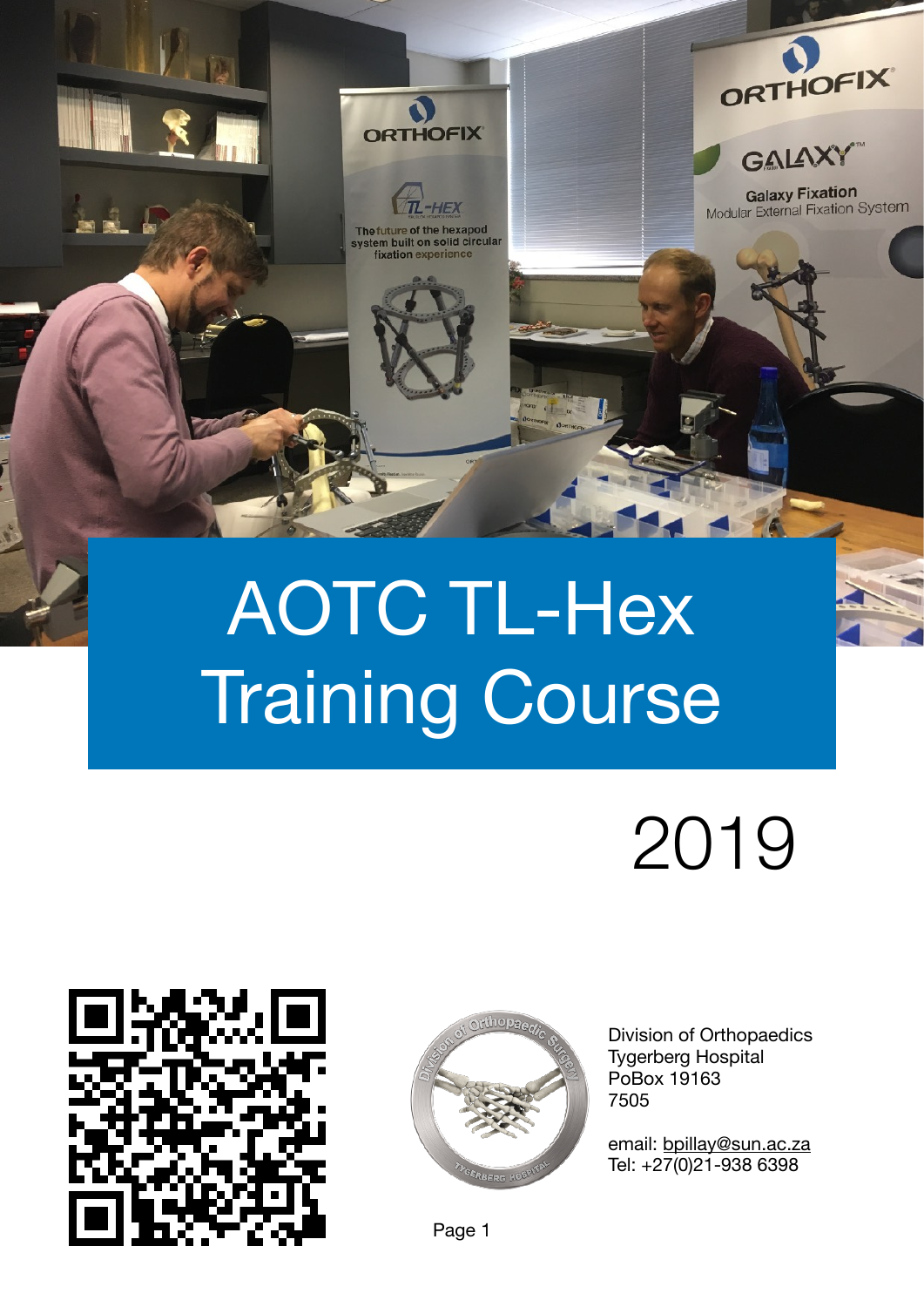AOTC

Division of Orthopaedics Tygerberg Hospital P.O. Box 19163 7505



e-mail: [bpillay@sun.ac.za](mailto:bpillay@sun.ac.za) Telephone: +27(0)21-938 6398

Dear Delegates

## **AOTC TL-HEX TRAINING COURSE 2019**

Aim of Fellowship:

- Addressing aspects that you feel unsure of, or uncertain about, after Basic or Advanced framing courses.
- Revision of certain crucial aspects about TL-Hex frame application.
- Ability to apply a TL-Hex frame for tibial fractures / non-union / malunion and correctly cross over from the frame, to x-rays and subsequently to the computer program (dry bones / x-ray simulations / patients)
- Patient pre-operative evaluation and assessment / application of frame in OR / correct x-ray technique / post-operative planning / cheat sheet population and input / TL-Hex software including Hex-Ray
- We will also discuss the more complex frames eg. femoral and ankle equinus correction

# AT THE END OF THE TRAINING COURSE THE DELEGATE WILL BE COMFORTABLE WITH ALL ASPECTS OF BASIC TL-HEX APPLICATION AND CORRECTION

We the faculty: Sean Pretorius, Nando Ferreira and Gian du Preez use these powerful ring fixators extensively in our different scopes of practice and you will find that we agree to disagree on almost everything concerning these fixators and their use.

This will lead to heated discussion and interaction between us and you, the delegates! I feel that this is how it should be, as this gives you, the delegate, the option to decide what would suit you best.

We would like to acknowledge and express our gratitude to Orthofix and Ortho-Xact for their contribution to the AOTC that enabled us to host this course.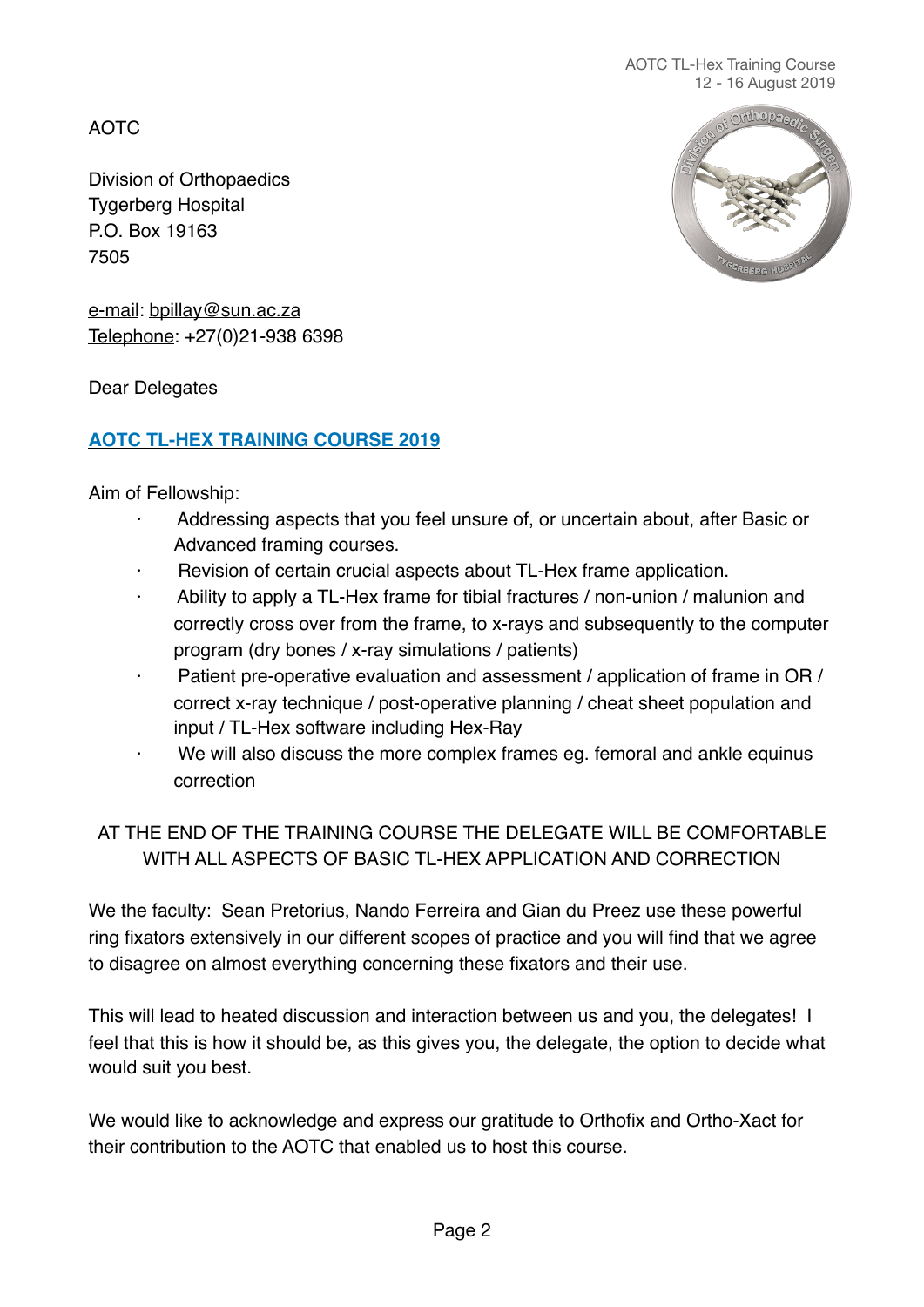#### Organizing Committee and Faculty:

Prof J du Toit **Branch and Transformation** Dr HS Pretorius Head of Department **Head of Department Exercise 20** and  $\alpha$  Senior Specialist

Prof N Ferreira **Dr GJ du Preez** Head Clinic Unit **Head Clinic Unit Head Clinic Unit Clinic Specialist Senior Specialist**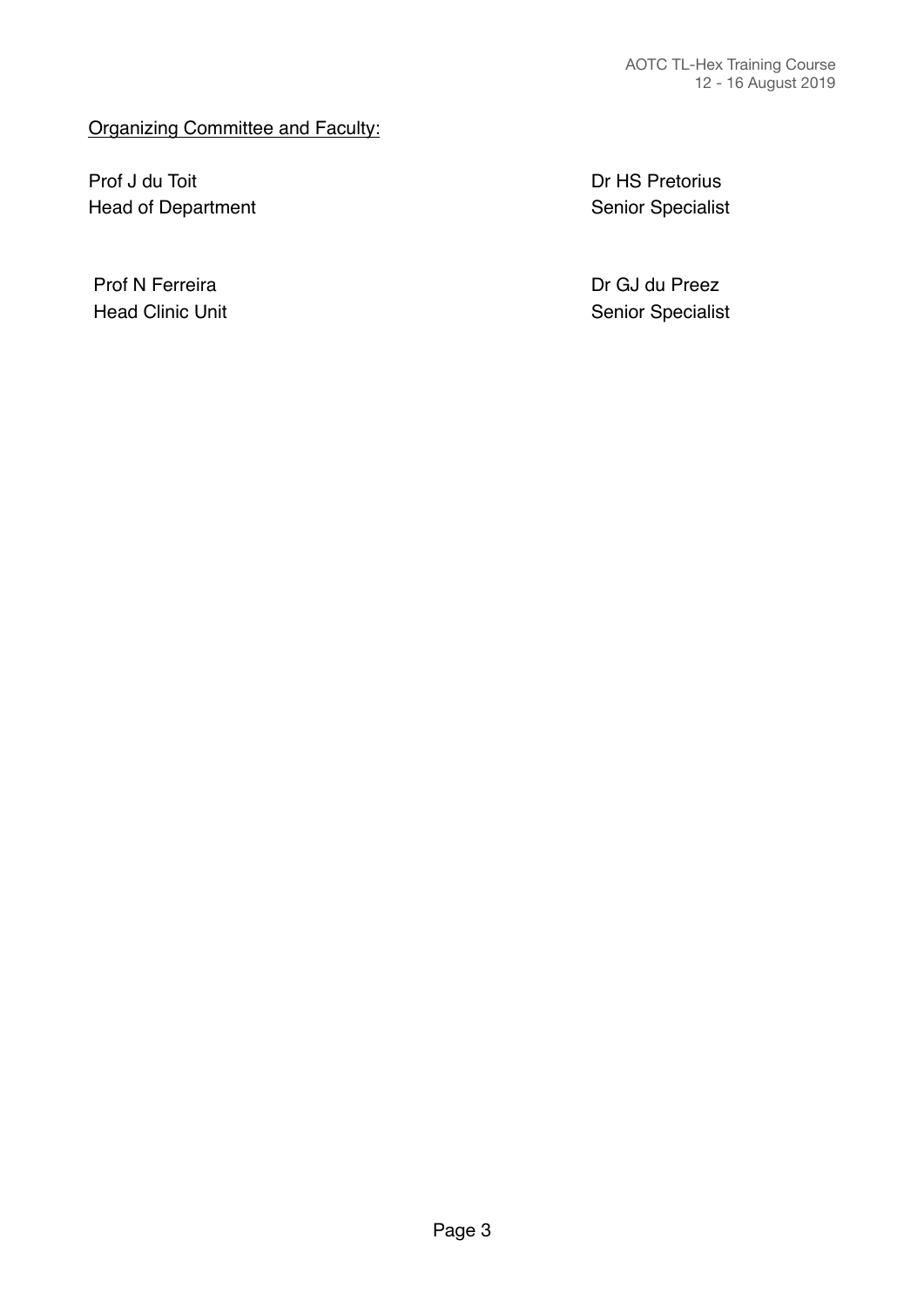#### **AOTC TL HEXAPOD COURSE 12-16 AUGUST 2019**

| <b>DATE</b>   | <b>TIME</b>   | <b>ITINERARY</b>                 | <b>AIM</b>                                                        |
|---------------|---------------|----------------------------------|-------------------------------------------------------------------|
|               | 07h30         | <b>Collect Delegates</b>         |                                                                   |
|               | 08h00-08h15   | Welcome                          | <b>Orientation</b>                                                |
|               |               |                                  | Welcome                                                           |
|               |               |                                  | <b>Disclaimer</b>                                                 |
|               | 08h15-10h30   | Workshop                         | <b>Basic TL Hex construction and application (S</b><br>Pretorius) |
|               |               |                                  | Frame Workshop: Apply / Xray                                      |
|               | 10h30-11h00   | <b>Tea</b>                       |                                                                   |
|               | 11h00-13h00   | <b>Fracture</b><br><b>Method</b> | <b>Software &amp; Analysis (N Ferreira)</b>                       |
| <b>Monday</b> |               |                                  | Frame Workshop: Plan / Correct                                    |
|               |               |                                  | <b>Case Review (G du Preez)</b>                                   |
|               | 13h00-13h45   | Lunch                            |                                                                   |
|               | 13h45-16h00   | <b>Deformity</b>                 | <b>Osteotomy Rules (N Ferreira)</b>                               |
|               |               | <b>Correction</b>                | <b>Deformity correction (G du Preez)</b>                          |
|               |               |                                  | Deformity Workshop: Apply / Xray                                  |
|               |               |                                  | <b>Hex-Ray Software Introduction</b>                              |
|               |               |                                  | Deformity Workshop: Plan / Correct                                |
|               | 16h00 - 16h30 |                                  | Pre-operative patient assessment                                  |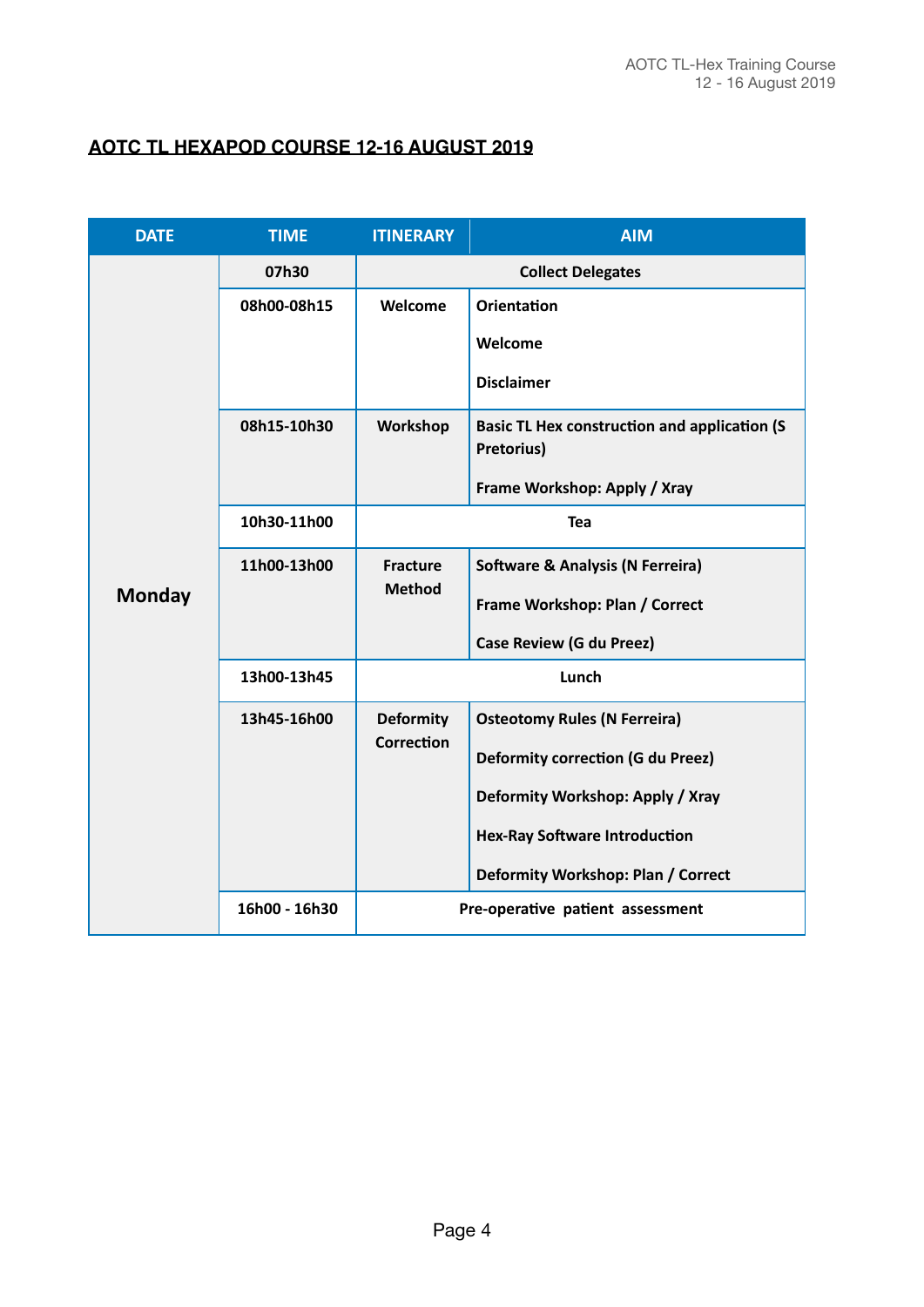| <b>DATE</b>    | <b>TIME</b> | <b>ITINERARY</b>         | <b>AIM</b>                                                               |
|----------------|-------------|--------------------------|--------------------------------------------------------------------------|
| <b>Tuesday</b> | 07h15       | <b>Collect Delegates</b> |                                                                          |
|                | 07h45-10h00 | <b>Theatre</b>           | Each delegate to scrub with faculty member<br>for hands on participation |
|                | 10h00-10h30 | <b>Tea</b>               |                                                                          |
|                | 10h30-13h00 | <b>Theatre</b>           | Each delegate to scrub with faculty member<br>for hands on participation |
|                | 13h00-14h00 | Lunch                    |                                                                          |
|                | 14h00-15h30 | <b>Crooked Frame</b>     | Malaligned frame input and correction                                    |
|                | 15h30-16h30 |                          | <b>Pre-operative Assessment</b>                                          |

| <b>DATE</b> | <b>TIME</b> | <b>ITINERARY</b>         | <b>AIM</b>                                                               |
|-------------|-------------|--------------------------|--------------------------------------------------------------------------|
| Wednesday   | 07h15       | <b>Collect Delegates</b> |                                                                          |
|             | 07h45-10h00 | <b>Theatre</b>           | Each delegate to scrub with faculty member for<br>hands on participation |
|             | 10h00-10h30 | Tea                      |                                                                          |
|             | 10h30-13h00 | <b>Theatre</b>           | Each delegate to scrub with faculty member for<br>hands on participation |
|             | 13h00-14h00 | Lunch                    |                                                                          |
|             | 14h00-15h00 | <b>Planning</b>          | Post-Operative input and planning of<br>previously operated patients     |
|             | 15h00-16h00 | Workshop                 | Frame Workshop: Apply equines frame                                      |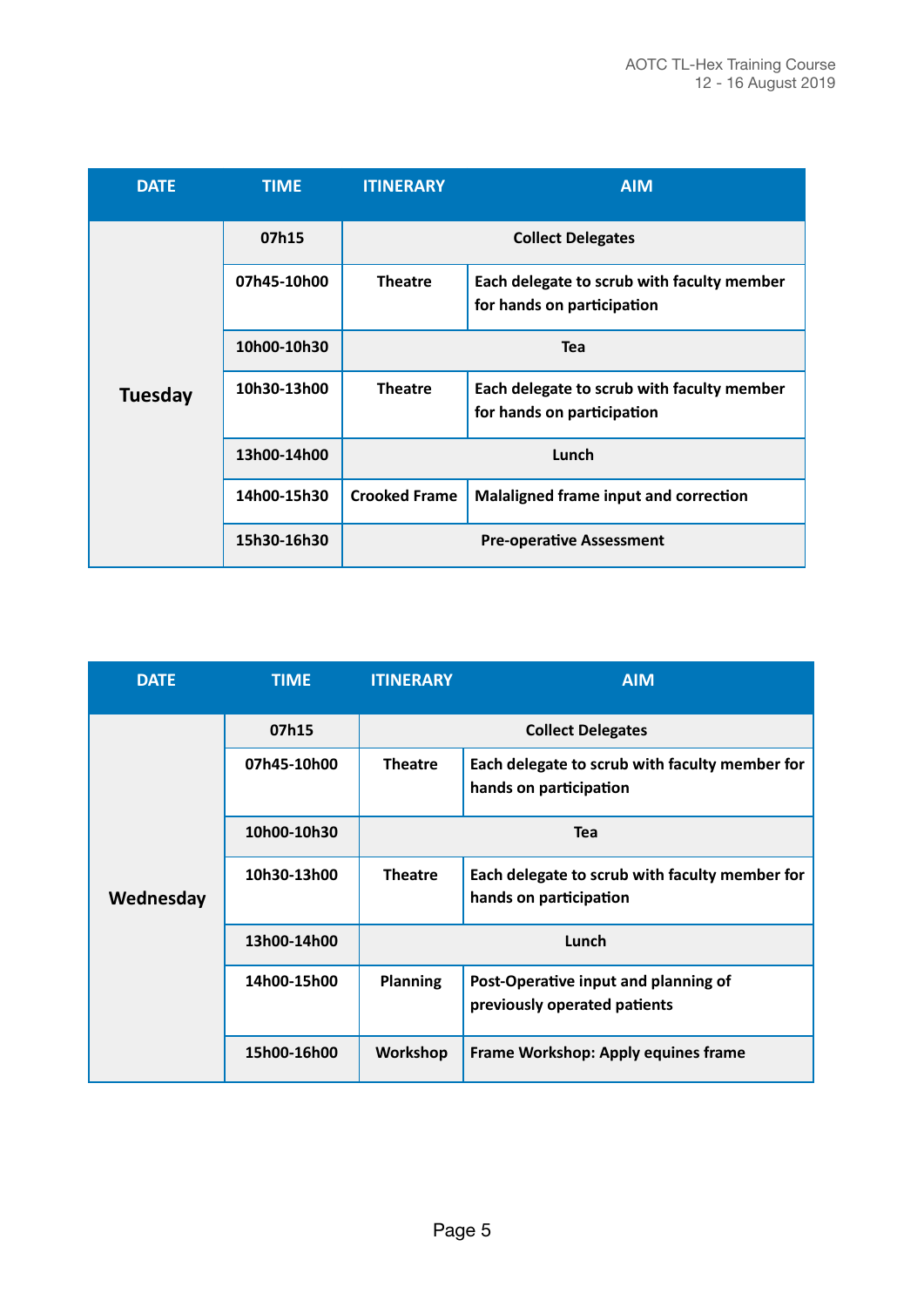| <b>DATE</b> | <b>TIME</b>  | <b>ITINERARY</b>         | <b>AIM</b>                                                            |
|-------------|--------------|--------------------------|-----------------------------------------------------------------------|
|             | 07h15        | <b>Collect delegates</b> |                                                                       |
|             | 08h00 -09h00 |                          | <b>Hexapod Trouble shooting</b>                                       |
|             | 09h00 -10h00 | Workshop                 | Frame Workshop: Plan / Correct                                        |
|             | 10h00 -10h30 | <b>Tea</b>               |                                                                       |
| Thursday    | 10h30-13h30  | Workshop                 | <b>Rotational Frame Offset and Distal Referencing</b><br>(N Ferreira) |
|             |              |                          | Frame Workshop: Apply Femur Frame                                     |
|             |              |                          | Frame Workshop: Plan / Correct                                        |
|             | 13h00-14h00  | Lunch                    |                                                                       |
|             | 14h00-16h00  | <b>Case Discussions</b>  |                                                                       |

| <b>DATE</b>   | <b>TIME</b> | <b>ITINERARY</b>         | <b>AIM</b>                                                                            |
|---------------|-------------|--------------------------|---------------------------------------------------------------------------------------|
| <b>Friday</b> | 07h30       | <b>Collect Delegates</b> |                                                                                       |
|               | 07h30-10h00 | <b>Theatre</b>           | Application of femoral / equinus frame                                                |
|               |             |                          | <b>Complex Transport</b>                                                              |
|               | 10h00-10h30 | Tea                      |                                                                                       |
|               | 10h30-13h00 | <b>Planning</b>          | Crossing over from TL Hex frame application to<br>TL Hex software input for a patient |
|               | 13h00-14h00 | <b>Working Lunch</b>     | <b>Discussion</b>                                                                     |
|               |             |                          | Closure                                                                               |
|               |             |                          | <b>Course Assessment</b>                                                              |